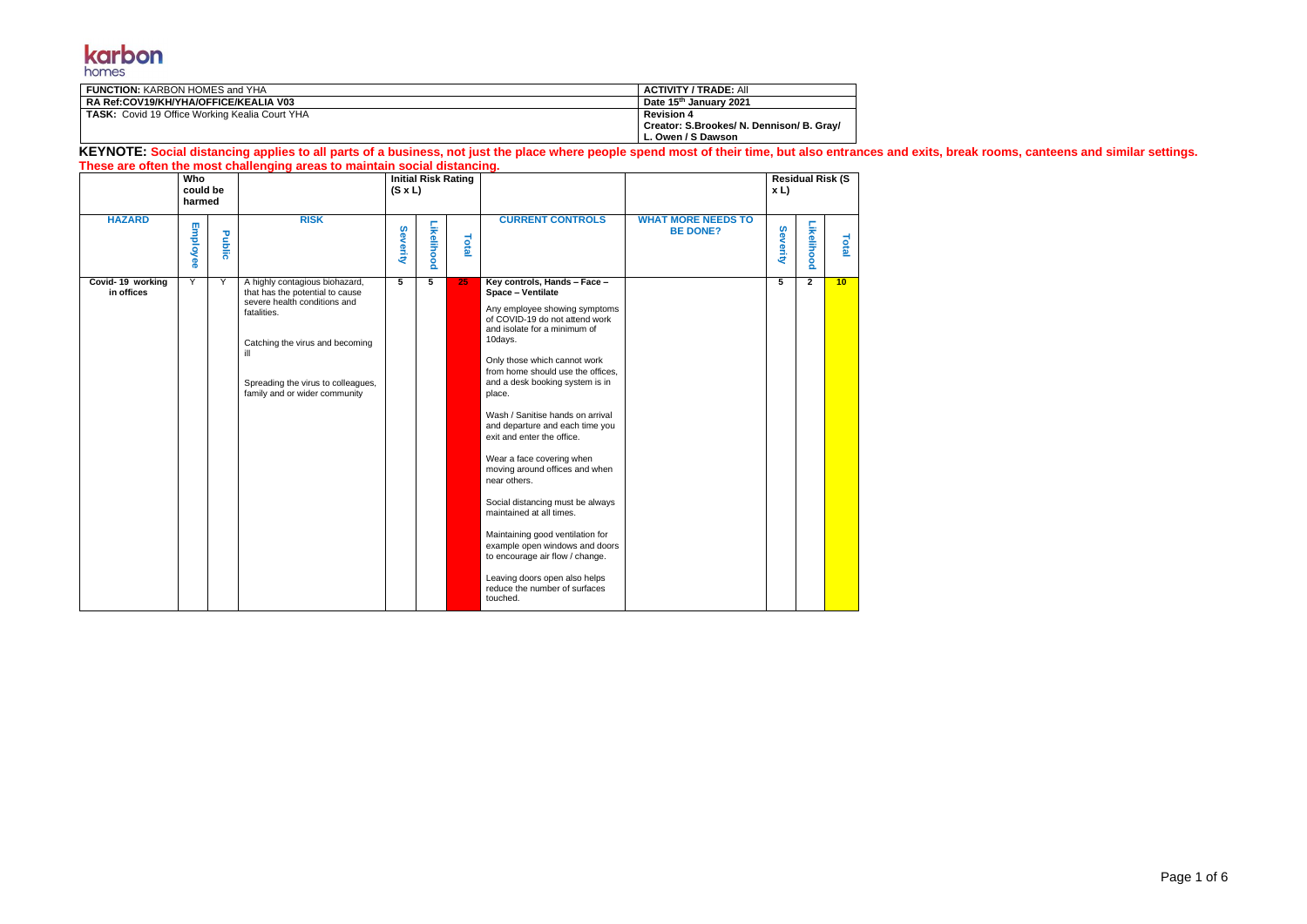Page 2 of 6

## **karbon**

| Covid 19<br><b>Access and Egress</b><br>to office's<br><b>Maintaining social</b><br>distancing wherever<br>possible, ensuring<br>handwashing on<br>arrival.        | Y | Y | A highly contagious biohazard,<br>that has the potential to cause<br>severe health conditions and<br>fatalities.<br>Catching the virus and becoming<br>ill<br>Spreading the virus to colleagues,<br>family and or wider community | 5 | 4 | 20 <sub>1</sub> | Any employee showing symptoms<br>of COVID-19 do not attend work<br>and isolate for a minimum of<br>10days.<br>2M social distancing must be<br>followed at all times.<br>Staff can only work from the office<br>if they cannot work from home,<br>and desk booking is required.<br>Hand washing available with<br>additional sanitising hands-free<br>dispensers on entrance and exit<br>from building.<br>Employees to travel to the office<br>individually avoiding public<br>transport if possible. If use of<br>public transport is necessary then<br>face coverings or masks are to be<br>worn (from 15/06)<br>Use posters to reaffirm measures<br>to maintain social distancing and<br>procedures to reduce risk.<br>Remove any touch-based<br>keypads where possible -<br>alternatively provide Hand<br>washing/sanitiser in these areas.                                                                                                                  | Follow the HM Government<br>document Working safely in<br>offices and contact centres on<br>GOV.UK website. | 5 | -1           | $5\phantom{.0}$ |
|--------------------------------------------------------------------------------------------------------------------------------------------------------------------|---|---|-----------------------------------------------------------------------------------------------------------------------------------------------------------------------------------------------------------------------------------|---|---|-----------------|------------------------------------------------------------------------------------------------------------------------------------------------------------------------------------------------------------------------------------------------------------------------------------------------------------------------------------------------------------------------------------------------------------------------------------------------------------------------------------------------------------------------------------------------------------------------------------------------------------------------------------------------------------------------------------------------------------------------------------------------------------------------------------------------------------------------------------------------------------------------------------------------------------------------------------------------------------------|-------------------------------------------------------------------------------------------------------------|---|--------------|-----------------|
|                                                                                                                                                                    |   |   |                                                                                                                                                                                                                                   |   |   |                 | Provide wipes for cleaning CCTV,<br>kettle, fridge.                                                                                                                                                                                                                                                                                                                                                                                                                                                                                                                                                                                                                                                                                                                                                                                                                                                                                                              |                                                                                                             |   |              |                 |
| Covid $19 -$<br><b>Moving around</b><br><b>Buildings</b><br><b>Maintain social</b><br>distancing wherever<br>possible while<br>people move around<br>the workplace | Y | Υ | A highly contagious biohazard,<br>that has the potential to cause<br>severe health conditions and<br>fatalities.<br>Catching the virus and becoming<br>ill<br>Spreading the virus to colleagues,<br>family and or wider community | 5 | 4 | 20              | Any employee showing symptoms<br>of COVID-19 do not attend work<br>and isolate for a minimum of<br>10days.<br>Social distancing must be<br>followed at all times.<br>Dis-courage any non-essential<br>movement - promote the use of<br>technology to keep in contact<br>keep this equipment clean wipes<br>provided.<br>Face coverings are required when<br>moving around offices and when<br>near others.<br>Restrict access for office using a<br>rota for when staff can use<br>specific desks to maintain social<br>distancing.<br>Restriction on job location /<br>rotation. Support staff not<br>currently using the office.<br>Prior to leaving the office check<br>CCTV to ensure no tenants are in<br>the communal corridor between<br>the office and the exit door.<br>No passing on staircases if<br>alternative routes are not<br>available<br>If colleagues do need to work<br>together - keep the same teams<br>together and as small as possible. |                                                                                                             | 5 | $\mathbf{1}$ | $5\overline{)}$ |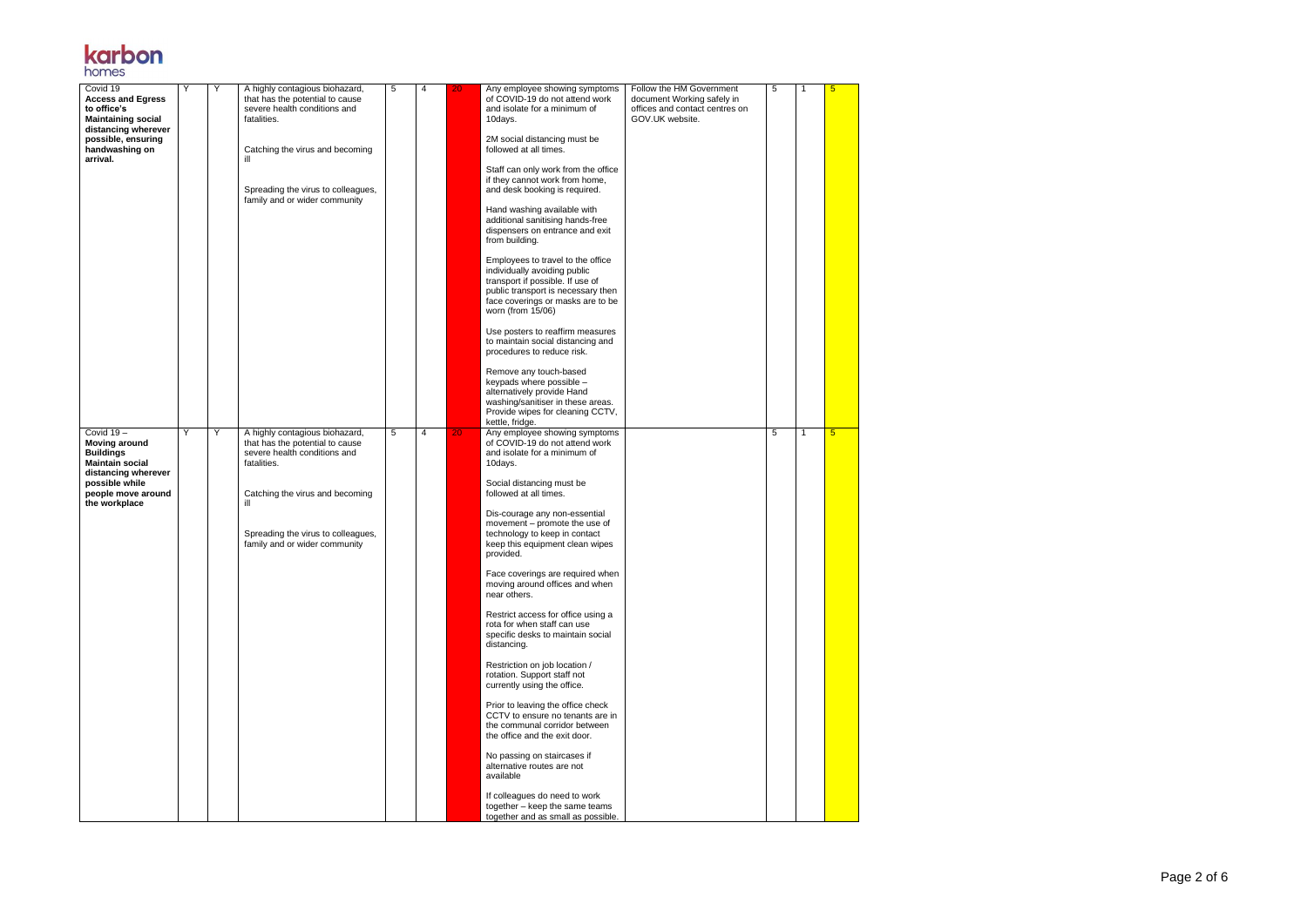Page 3 of 6

## **karbon**

| Covid $19 -$<br><b>Workplaces and</b><br>Workstations<br><b>Maintaining social</b><br>distancing between<br>individuals at work<br><b>stations</b> | Υ      | Υ | A highly contagious biohazard,<br>that has the potential to cause<br>severe health conditions and<br>fatalities.<br>Catching the virus and becoming<br>ill<br>Spreading the virus to colleagues,<br>family and or wider community | 5 | 4              | 20 | Any employee showing symptoms<br>of COVID-19 do not attend work<br>and isolate for a minimum of<br>10days.<br>Social distancing must be<br>followed at all times.<br>Workstations set out to allow<br>employees to maintain social<br>distancing wherever possible.<br>PMW to use desk prior to 9.30am.<br>HO can use desk after 9.30am.<br>Support staff not currently using<br>the office.<br>All workstations currently<br>assigned to individual staff.<br>Face coverings are required when<br>moving around or near to others<br>If it is not possible to maintain 2m<br>apart then consideration has to be<br>made to whether the activity is<br>necessary for the business to<br>operate, and if so, take all<br>mitigating actions possible to<br>reduce risk of transmission such<br>as hygiene and wearing of masks.<br>Floor tape marks areas to help<br>workers keep 2m distance<br>Managed occupancy levels to<br>enable social distancing<br>Avoid the use of hot desks and<br>spaces if not possible cleaning of<br>workstations is required start and<br>end of working day #provide<br>cleaning equipment# | 5 |              | $5\phantom{.0}$ |
|----------------------------------------------------------------------------------------------------------------------------------------------------|--------|---|-----------------------------------------------------------------------------------------------------------------------------------------------------------------------------------------------------------------------------------|---|----------------|----|-----------------------------------------------------------------------------------------------------------------------------------------------------------------------------------------------------------------------------------------------------------------------------------------------------------------------------------------------------------------------------------------------------------------------------------------------------------------------------------------------------------------------------------------------------------------------------------------------------------------------------------------------------------------------------------------------------------------------------------------------------------------------------------------------------------------------------------------------------------------------------------------------------------------------------------------------------------------------------------------------------------------------------------------------------------------------------------------------------------------------------|---|--------------|-----------------|
|                                                                                                                                                    |        |   |                                                                                                                                                                                                                                   |   |                |    | Highlight floor area around desks<br>in use to ensure employees do<br>not enter 2m zone.                                                                                                                                                                                                                                                                                                                                                                                                                                                                                                                                                                                                                                                                                                                                                                                                                                                                                                                                                                                                                                    |   |              |                 |
| Covid-19<br><b>Meetings</b><br>Reduce<br>transmission due to<br>face to face<br>meetings and<br>maintain social<br>distancing                      | $\vee$ | Y | A highly contagious biohazard,<br>that has the potential to cause<br>severe health conditions and<br>fatalities.<br>Catching the virus and becoming<br>ill<br>Spreading the virus to colleagues,<br>family and or wider community |   |                | ZU | Any employee showing symptoms<br>of COVID-19 do not attend work<br>and isolate for a minimum of<br>10days.<br>Use of remote working tools -<br>Teams, Skype avoid in person<br>meetings.<br>No meetings to take place at<br>Kealia Court.<br>Office to remain locked and<br>posters to be fixed outside to<br>explain to tenants they have to<br>telephone rather than face to face<br>meetings.                                                                                                                                                                                                                                                                                                                                                                                                                                                                                                                                                                                                                                                                                                                            | 5 | $\mathbf{1}$ |                 |
| Covid-19<br><b>Common areas</b><br>maintain social<br>distancing.<br><b>Maintaining social</b><br>distancing                                       | Υ      | Y | A highly contagious biohazard,<br>that has the potential to cause<br>severe health conditions and<br>fatalities.<br>Catching the virus and becoming<br>ill                                                                        | 5 | $\overline{4}$ | 20 | Any employee showing symptoms<br>of COVID-19 do not attend work<br>and isolate for a minimum of<br>10days.<br>Social distancing must be<br>followed at all times.<br>Staggering breaks times to<br>reduce any pressure in Kitchen                                                                                                                                                                                                                                                                                                                                                                                                                                                                                                                                                                                                                                                                                                                                                                                                                                                                                           | 5 | $\mathbf{1}$ | 5 <sub>5</sub>  |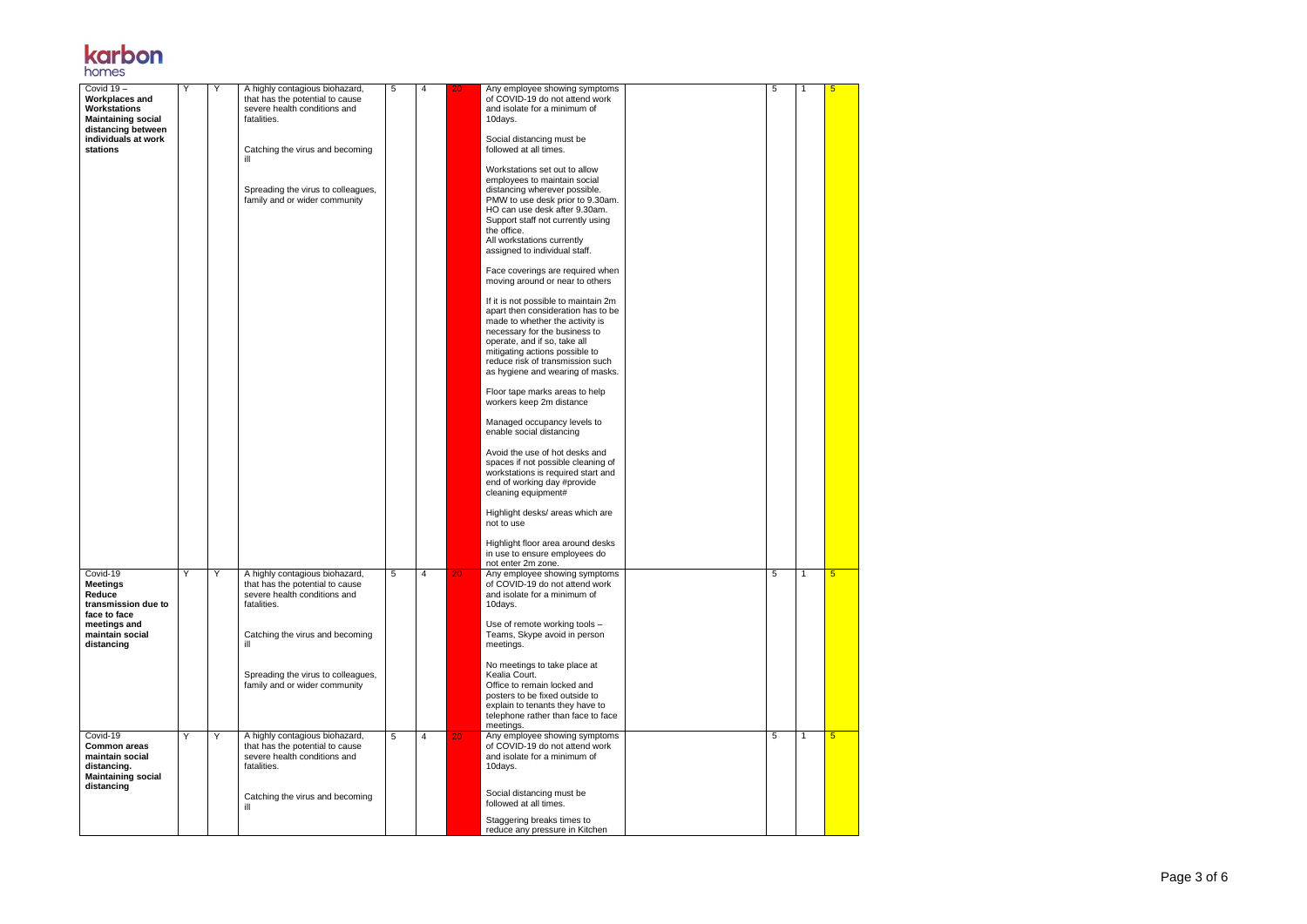Page 4 of 6



|                                                                                                                        |   | Spreading the virus to colleagues,<br>family and or wider community                                                                                                                                                              |   |                |                 | areas. Only make drinks for<br>yourself.<br>Wipe down kettle, microwave etc<br>after use. Do not share crockery<br>and cutlery. Wash your own, dry it<br>and put it away.<br>Face coverings are required when<br>moving around and when near to<br>others.<br>Encourage staff to remain on site<br>for lunches and if not to remain<br>social distancing while off site,<br>clean down on return.<br>Use of appropriate signage to<br>restrict access when social<br>distancing is not possible/practical<br>- only one person can use the<br>kitchen/WC at any one time due<br>to social distancing.                                                                                                                                                                                                                                        |   |              |                |
|------------------------------------------------------------------------------------------------------------------------|---|----------------------------------------------------------------------------------------------------------------------------------------------------------------------------------------------------------------------------------|---|----------------|-----------------|----------------------------------------------------------------------------------------------------------------------------------------------------------------------------------------------------------------------------------------------------------------------------------------------------------------------------------------------------------------------------------------------------------------------------------------------------------------------------------------------------------------------------------------------------------------------------------------------------------------------------------------------------------------------------------------------------------------------------------------------------------------------------------------------------------------------------------------------|---|--------------|----------------|
| Covid-19<br><b>Accidents security</b><br>and other incidents                                                           | Y | A highly contagious biohazard,<br>that has the potential to cause<br>severe health conditions and<br>fatalities.<br>Catching the virus and becoming<br>ill                                                                       | 5 | $\overline{4}$ | 20              | Any employee showing symptoms<br>of COVID-19 do not attend work<br>and isolate for a minimum of<br>10days.<br>2M social distancing must be<br>followed at all times.<br>In an accident or fire people do<br>not have to stay 2m apart if it<br>would be unsafe.<br>People involved in first aid must<br>pay attention to sanitation<br>measures immediately afterwards<br>Minimum PPE gloves, plastic<br>apron and surgical mask (fluid<br>repellent) goggles. As per the<br>Gov.uk guidance for first<br>responders.<br>CPR chest compressions are to<br>be carried out if necessary Mouth<br>to mouth resuscitation is not<br>recommended if a decision is<br>made to perform mouth-to-mouth<br>ventilation in asphyxia arrest, use<br>a resuscitation face shield where<br>available #shields to be placed in<br>all offices and schemes# | 5 | -1           | 5 <sup>5</sup> |
| Covid-19<br><b>Visitors to Worksite</b><br><b>Minimise the</b><br>number of visitors                                   |   | A highly contagious biohazard,<br>that has the potential to cause<br>severe health conditions and<br>fatalities.<br>Catching the virus and becoming<br>iШ<br>Spreading the virus to colleagues,<br>family and or wider community | 5 | $\overline{4}$ | 20 <sub>1</sub> | Any employee showing symptoms<br>of COVID-19 do not attend work<br>and isolate for a minimum of<br>10days.<br>Social distancing must be<br>followed at all times.<br>No visitors allowed at Kealia<br>Court                                                                                                                                                                                                                                                                                                                                                                                                                                                                                                                                                                                                                                  | 5 | $\mathbf{1}$ | 5 <sup>1</sup> |
| Covid-19<br>Providing and<br>explaining available<br>guidance<br>Ensuring people<br>understand what they<br>need to do |   | People unaware of what they<br>need to do to maintain safety in<br>the workplace.<br>A highly contagious biohazard,<br>that has the potential to cause<br>severe health conditions and<br>fatalities.                            | 5 | $\overline{4}$ | 20 <sub>1</sub> | Any employee showing symptoms<br>of COVID-19 do not attend work<br>and isolate for a minimum of<br>10days.<br>Social distancing must be<br>followed at all times.<br>Provide clear guidance on social<br>distancing and hygiene to people                                                                                                                                                                                                                                                                                                                                                                                                                                                                                                                                                                                                    | 5 | -1           | 5 <sup>5</sup> |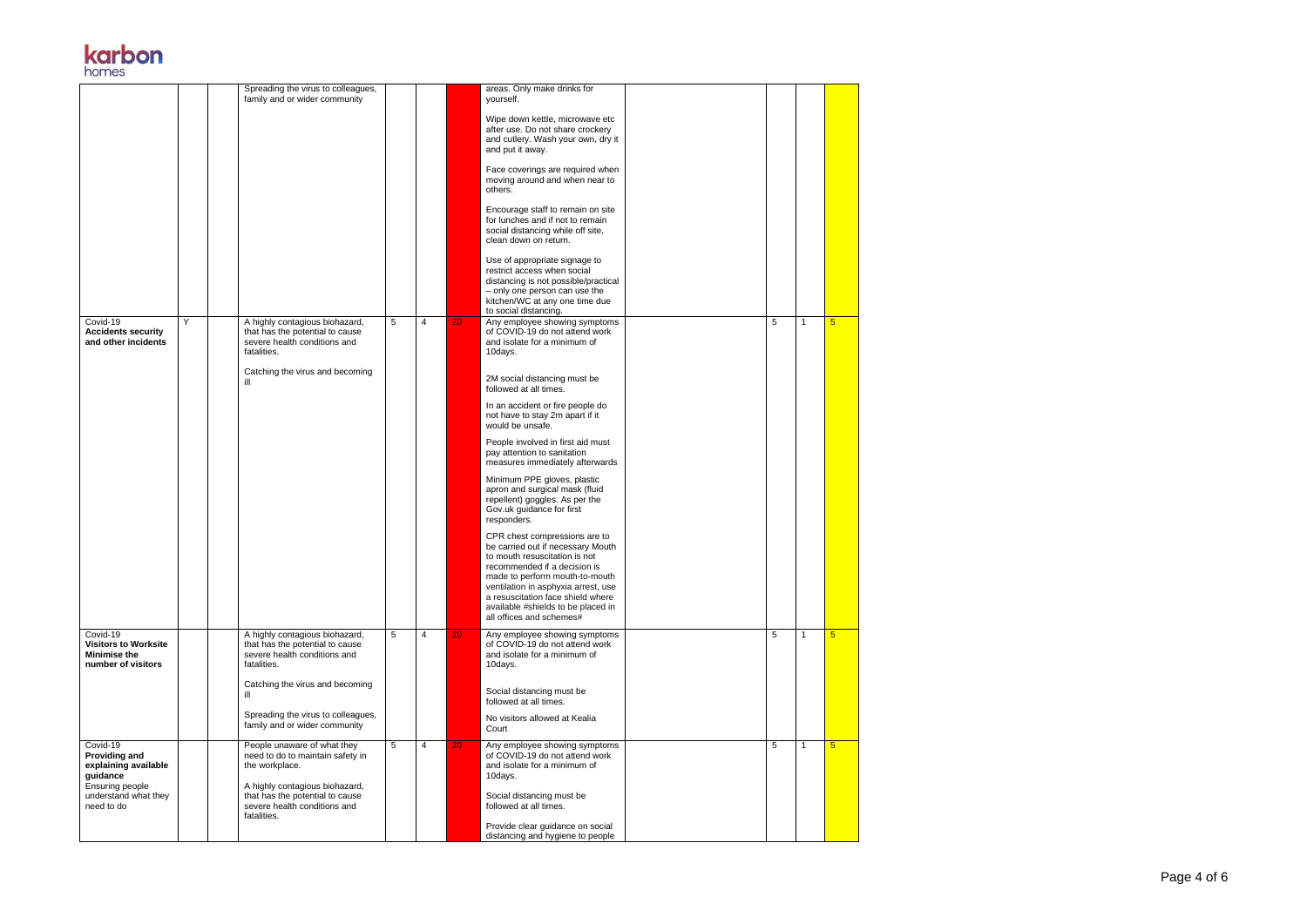Page 5 of 6



| Catching the virus and becoming                                     | on arrival, e.g. Signage and visual<br>aids and before arrival by phone,<br>on website or by email.                                   |
|---------------------------------------------------------------------|---------------------------------------------------------------------------------------------------------------------------------------|
| Spreading the virus to colleagues,<br>family and or wider community | Establishing host responsibilities<br>relating to covid-19 and providing<br>any necessary training for<br>employees who act as hosts. |
|                                                                     | Reviewing entry and exit routes<br>for contractors to minimise<br>contact with other people and<br>staff.                             |

| <b>Managers Risk Assessment Checklist</b> |  |
|-------------------------------------------|--|
|                                           |  |

| <b>No</b>      | <b>Action</b>                                                                               | <b>Check</b> | <b>Manager</b> | <b>Manager signed</b> |
|----------------|---------------------------------------------------------------------------------------------|--------------|----------------|-----------------------|
|                |                                                                                             | frequency    | name           |                       |
|                | Are hand washing / sanitising facilities available?                                         | Once         |                |                       |
| $\overline{2}$ | Does the layout allow social distancing?                                                    | Once         |                |                       |
| $\mathfrak{S}$ | Does the work allow social distancing?                                                      | Once         |                |                       |
| $\overline{4}$ | Is a new site induction required? (I.e. when different people go into the site or property) | Once         |                |                       |
| 5              | Are SSOW in place for Medium to High risk activities?                                       | Once         |                |                       |
| $6\phantom{1}$ | Are contractors RAMS suitable and sufficient?                                               | As required  |                |                       |
| $\overline{7}$ | Have all individuals received, read, understood and confirmed their acceptance of the RA    | Once         |                |                       |
|                | and any associated SSOW?                                                                    |              |                |                       |
| 8              | Have Trade Unions received and confirmed their acceptance of the RA and any associated      | Once         |                | To be confirmed by    |
|                | SSOW?                                                                                       |              |                | H&S Mgr.              |
| 9              | Is PPE required (ppe matrix)?                                                               | Once         |                |                       |
|                | Gloves,                                                                                     |              |                |                       |
|                | Coverall,                                                                                   |              |                |                       |
|                | Apron,                                                                                      |              |                |                       |
|                | Face covering                                                                               |              |                |                       |
|                | Filtering respirator.                                                                       |              |                |                       |
|                | Face shield / eye protection.                                                               |              |                |                       |
| 10             | Any other equipment required? E.g. Additional Pens                                          | Once         |                |                       |
| 10             | Has any additional training and or instruction related to PPE been provided and recorded?   | Once         |                |                       |
| 11             | Has any additional training and or instruction related to new process been provided and     | Once         |                |                       |
|                | recorded?                                                                                   |              |                |                       |